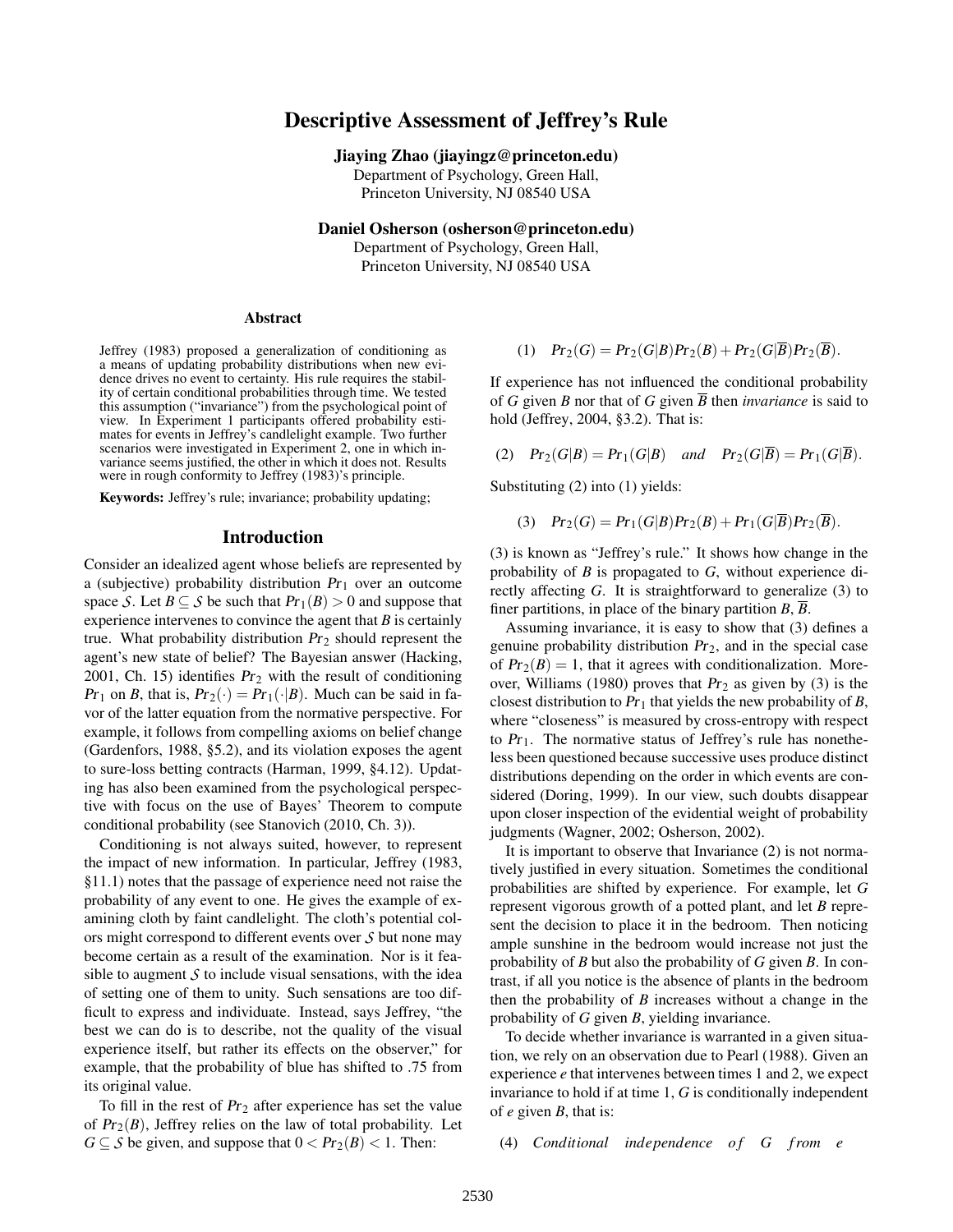*given B*:  $Pr_1(G | B, e) = Pr_1(G | B)$ .

To see that invariance depends on (4), observe that  $Pr_2(GB)$  =  $Pr_1(GB, e)$  since *e* is what transpires between times 1 and 2, and the latter term equals  $Pr_1(GB)$  just in case (4) holds.

The focus of the present paper is whether invariance is descriptively accurate when mandated normatively. In Experiment 1 undergraduates offer probabilities for events in Jeffrey's candle example. Of particular interest is the extent to which invariance is honored. Two further scenarios are then investigated, one in which invariance seems justified, the other in which it does not. The results show modest deviations from invariance where it seems justified normatively.

## Experiment 1

## Participants

Ninety-six undergraduates from Princeton University participated in exchange for partial course credit (41 female, mean age 19.4 yrs,  $SD = 1.0$ ).

### **Materials**

We simulated Jeffrey's candle example by having participants examine colored paper cards with a dim flashlight. There were 12 blue cards and 38 purple cards. Each card was marked with either a hippopotamus or a giraffe on one side. Of the blue cards, eight were marked with a hippo and four with a giraffe. Of the purple cards, 24 were marked with a hippo and 14 with a giraffe. We chose *giraffe* and *blue* as the categories *G* and *B* evoked in the Introduction. Table 1 summarizes the objective probabilities figuring in the experiment.

### Procedure

Sixty-four participants performed the *experimental* condition, and 32 performed the *control* condition. The purpose of the control condition was to assess the impact of being asked to evaluate the same probabilities a second time. In the experimental condition, the experimenter first shuffled the cards and showed each to the participant. Then the experimenter turned away from the participant, drew one card from the shuffled deck, and put it in her pocket. The draw appeared to be random but in fact was guaranteed across participants to deliver equal numbers of blue and purple cards (for statistical purposes). The participant was informed that the card was randomly chosen, and then answered the following questions about the card, via computer interface (the order was randomized for each participant):

|                      | PROBABILITY QUESTIONS:                                                                          |
|----------------------|-------------------------------------------------------------------------------------------------|
| Pr(G)                | What's the probability that there is a giraffe on the<br>card?                                  |
|                      | What's the probability that the card is blue?                                                   |
| $Pr(B)$<br>$Pr(G B)$ | What's the probability that there is a giraffe on the<br>card assuming that the card is blue?   |
| $Pr(G \overline{B})$ | What's the probability that there is a giraffe on the<br>card assuming that the card is purple? |
| Pr(B G)              | What's the probability that the card is blue assum-<br>ing that there is a giraffe on the card? |
| $Pr(B \overline{G})$ | What's the probability that the card is blue assum-<br>ing that there is a hippo on the card?   |

The estimates  $Pr(B|G)$  and  $Pr(B|\overline{G})$  served as a contrast with  $Pr(G|B)$  and  $Pr(G|\overline{B})$ . Given our procedure (see below), the former estimates were not expected to be invariant across the flashlight experience whereas the latter were.

The participant was then informed that s/he would briefly see the card under dim light. The card would be placed face down on the table so that the participant would not see the animal but only the color of the card. The experimenter then turned off the lights in the room, moved the card from her pocket to the table, and flashed the light for about one second. The card was then returned to the experimenter's pocket, and the participant answered the same set of questions shown above (in a different random order). Since participants had to give their estimates twice to the same questions, we informed them that they were free to provide the same estimate or a different estimate the second time around.

In the control condition, the procedure was the same except that the light was applied to the chosen card immediately after its draw. Participants in the control condition thus answered the questions shown above just once, after briefly seeing the card under the dim light.

### Results

Average responses. We separately analyzed results for participants exposed to blue cards (Blue group) and those exposed to purple cards (Purple group). In the experimental condition we use  $Pr_1$  to refer to probability estimates before the light experience and  $Pr_2$  for estimates after the experience. For each condition and each color group, we averaged  $Pr_1$  and  $Pr_2$  estimates. The results are shown in Table 1.

Table 1: Average probably estimates by participants and objective probabilities in Experiment 1 (standard deviations in parentheses).

|                | Pr(G)      | Pr(B)      | Pr(G B)    |
|----------------|------------|------------|------------|
| Blue $Pr_1$    | 0.36(0.12) | 0.33(0.11) | 0.36(0.16) |
| Blue $Pr_2$    | 0.38(0.15) | 0.71(0.26) | 0.37(0.19) |
| Purple $Pr_1$  | 0.37(0.12) | 0.31(0.12) | 0.34(0.15) |
| Purple $Pr2$   | 0.37(0.12) | 0.17(0.16) | 0.28(0.20) |
| Blue control   | 0.37(0.18) | 0.70(0.26) | 0.39(0.16) |
| Purple control | 0.35(0.09) | 0.22(0.11) | 0.35(0.12) |
| Objective      | 0.36       | 0.24       | 0.33       |
|                |            |            |            |
|                | Pr(G B)    | Pr(B G)    | Pr(B G)    |
| Blue $Pr_1$    | 0.34(0.16) | 0.39(0.20) | 0.36(0.14) |
| Blue $Pr_2$    | 0.39(0.16) | 0.51(0.27) | 0.53(0.25) |
| Purple $Pr_1$  | 0.36(0.14) | 0.34(0.16) | 0.34(0.17) |
| Purple $Pr2$   | 0.36(0.14) | 0.23(0.25) | 0.27(0.26) |
| Blue control   | 0.30(0.16) | 0.58(0.26) | 0.48(0.27) |
| Purple control | 0.31(0.11) | 0.32(0.20) | 0.24(0.15) |

Control vs. experimental conditions. As experimental participants provided estimates twice to the same questions,  $Pr<sub>2</sub>$  estimates were compared to those of control group. Independent-sample *t*-tests for each of the six questions revealed no reliable differences between  $Pr<sub>2</sub>$  and the control estimates. Thus, these participants seem not to have been influenced by having to evaluate the same probabilities twice.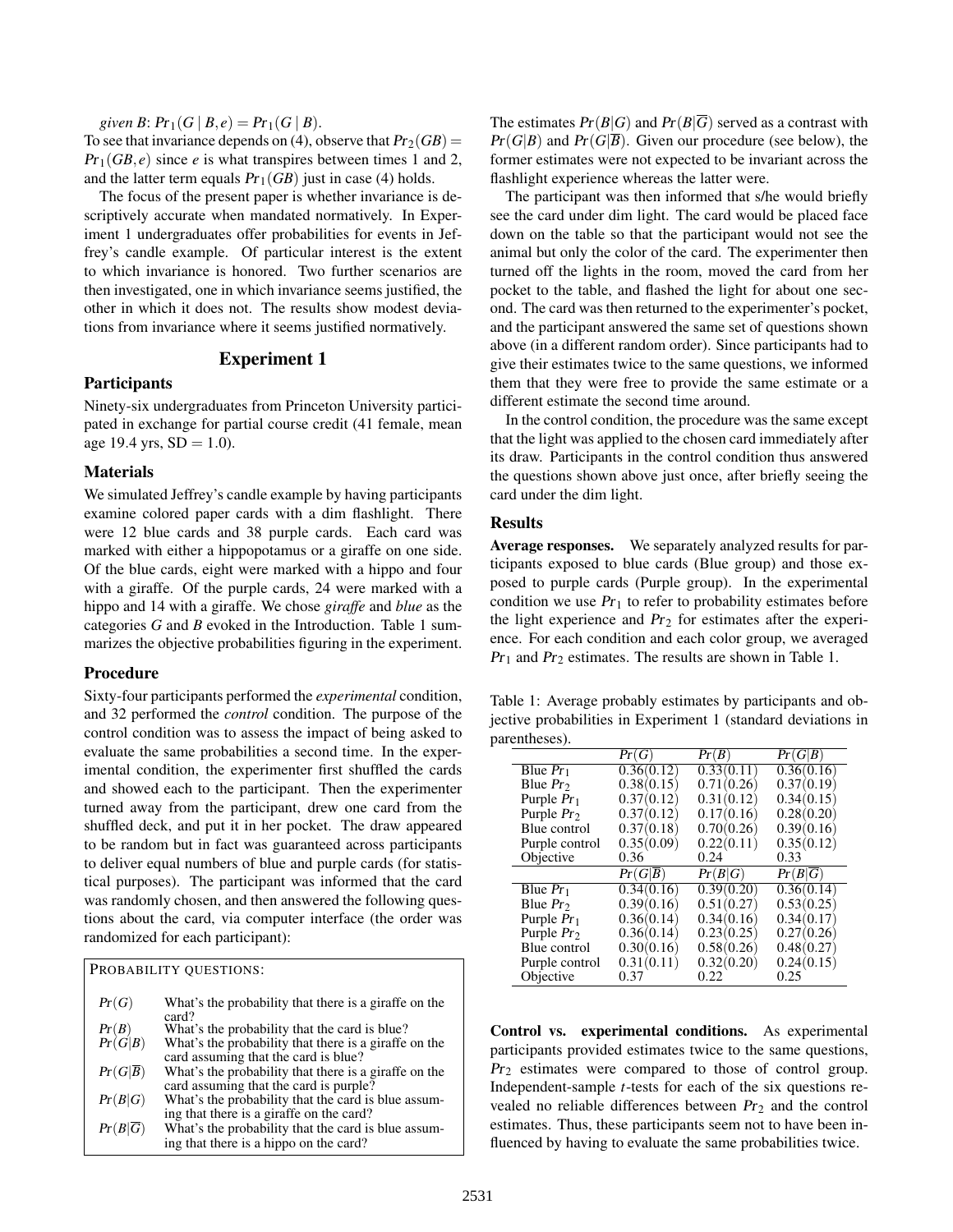Analysis of the Experimental Blue group. We report the Experimental Blue and Experimental Purple participants separately, starting with Blue. As a manipulation check, we first determined whether  $Pr(B)$  increased after participants saw the blue card under dim light. As expected,  $Pr_2(B)$ was reliably larger than  $Pr_1(B)$  [paired  $t(31) = 7.0$ ,  $p < .01$ , Wilcoxon  $p < .01$ ].

To see whether invariance holds as described in (2), we compared  $Pr_1(G|B)$  to  $Pr_2(G|B)$  via paired *t*-test and found no reliable difference  $[df = 31, p > .05]$ . Of the 32 Blue participants, 18 offered a different  $Pr_2(G|B)$  estimate from  $Pr_1(G|B)$ . For these 18 participants, the average signed difference between  $Pr_1(G|B)$  and  $Pr_2(G|B)$  is  $-0.02$  which is not reliably different from 0 [ $t(17) = 0.3$ ,  $p > .05$ ]. Pr<sub>1</sub>( $G|B$ ) was likewise found to be close to  $Pr_2(G|\overline{B})$  [paired  $t(31)$  = 1.3, *p* > .05]. Eighteen out of 32 participants gave a different  $Pr_2(G|\overline{B})$  estimate from  $Pr_1(G|\overline{B})$ . The average signed difference between  $Pr_1(G|\overline{B})$  and  $Pr_2(G|\overline{B})$  is  $-0.09$  which is reliably different from 0  $[t(17) = 2.2, p < .05]$ .

To more precisely quantify violation of invariance, for each participant we calculated the absolute movement between two estimates as a percentage of the original estimate, via:

(5) *Invariance violation* = 
$$
\frac{|Pr_2(G|B) - Pr_1(G|B)|}{Pr_1(G|B)}
$$

We compared invariance violations to the movement of the converse probability (i.e., blue given giraffe), computed via:

(6) *Converse movement* = 
$$
\frac{|Pr_2(B|G) - Pr_1(B|G)|}{Pr_1(B|G)}
$$

Following an analysis due to Pearl (1988), we expected the converse movements to exceed the invariance violations. This is because giraffe seems to be conditionally independent of the light-experience given blue (once you know that the card is blue, the light provides no further information) whereas blue seems not to be conditionally independent of the lightexperience given giraffe (the light here provides additional information about the color). Consistent with this expectation, the means for invariance violations and converse movements were 37.6% and 88.3%, respectively. This difference is reliable by paired *t*-test ( $p < .05$ ) and Wilcoxon test ( $p < .01$ ).

For each participant we also computed invariance violation for  $Pr(G|\overline{B})$  via the following:

(7) *Invariance violation for* 
$$
\overline{B} = \frac{|Pr_2(G|\overline{B}) - Pr_1(G|\overline{B})|}{Pr_1(G|\overline{B})}
$$

The mean invariance violation of  $Pr(G|\overline{B})$  was 45.9% and was not reliably different from the 37.6% violation of  $Pr(G|B)$  reported above [paired  $t(31) = 0.6$ ,  $p > .05$ ].

From the results above, invariance seems to hold at least approximately. We therefore asked about its use in updating the probability of *G*. Specifically, for each participant, we computed the value of  $Pr(G)$  via the law of total probability (1), relying on the participant's estimates for the quantities at the right of the equality. We will call this value the *total* probability of *G*, or  $Pr_{total}(G)$ for short. Likewise, for each participant we computed the value of  $Pr(G)$  via Jeffrey's rule (3). We will call this value the *Jeffrey* probability of *G*, or  $Pr_{Jeff}(G)$  for short. The latter estimates were compared to the participant's direct evaluation of  $Pr_2(G)$  via absolute difference:

(8) *total error* = 
$$
|Pr_2(G) - Pr_{total}(G)|
$$
  
*Jeffrey error* =  $|Pr_2(G) - Pr_{Jeff}(G)|$ 

The means for total and Jeffrey error were .07 and .10, respectively, not reliably different via paired *t*-test  $[t(31) = 1.7$ ,  $p > .05$  or Wilcoxon test ( $p > .05$ ).

Analysis of the Experimental Purple group. We first determined whether  $Pr(B)$  decreased after participants saw the purple card under dim light. As expected,  $Pr_2(B)$  was reliably less than  $Pr_1(B)$  [paired  $t(31) = 5.6$ ,  $p < .01$ , Wilcoxon  $p < .01$ ].

We compared  $Pr_1(G|B)$  to  $Pr_2(G|B)$  via paired *t*-test and found no reliable difference  $[df = 31, p > .05]$ . Of the 32 Purple participants, 21 offered a different  $Pr_2(G|B)$  estimate from  $Pr_1(G|B)$ . The average signed difference between  $Pr_1(G|B)$  and  $Pr_2(G|B)$  was 0.10 which was not reliably different from 0  $[t(20) = 1.8, p > .05]$ .  $Pr_1(G|\overline{B})$  was also found to be close to  $Pr_2(G|\overline{B})$  [paired  $t(31) = 1.6$ ,  $p > .05$ ]. The average signed difference between  $Pr_1(G|\overline{B})$  and  $Pr_2(G|\overline{B})$  was  $-0.01$  which was not reliably different from 0 [ $t(15) = 0.3$ ,  $p > .05$ ].

Just as for the Blue group, we computed invariance violations of  $Pr(G|B)$  using (5) and converse movement of  $Pr(B|G)$  using (6). The means for invariance violations and converse movements were 48.6% and 60.3%, respectively. This difference is reliable by paired *t*-test ( $p < .05$ ) and Wilcoxon test ( $p < .05$ ). The mean invariance violation for  $Pr(G|\overline{B})$  via (7) was 18.9%, reliably smaller than the 48.6% violation of  $Pr(G|B)$  [paired  $t(31) = 2.9, p < .01$ ].

Once again, invariance seems to hold at least approximately so for each participant, we computed the value of  $Pr(G)$  via the law of total probability (1), again denoting this value by  $Pr_{total}(G)$ . Likewise, for each participant we computed the value of  $Pr(G)$  via Jeffrey's rule (3), denoting this value by  $Pr_{Jeff}(G)$ . The latter estimates were compared to  $Pr<sub>2</sub>(G)$  via the absolute differences shown in (8). The means for total and Jeffrey error were .05 and .07, respectively, not reliably different via paired *t*-test  $[t(31) = 1.5, p > .05]$  or Wilcoxon test ( $p > .05$ ).

### Discussion of Experiment 1

In the procedure of Experiment 1, respect for the invariance principle (2) seems normatively mandated inasmuch as experience with the light provides no further information about *G* once it is granted that the card is blue. In other words,  $Pr_2(G|B) = Pr_1(G|B, \ell) = Pr_1(G|B)$ , where  $\ell$  is the experience provided by the light (as discussed in the Introduction).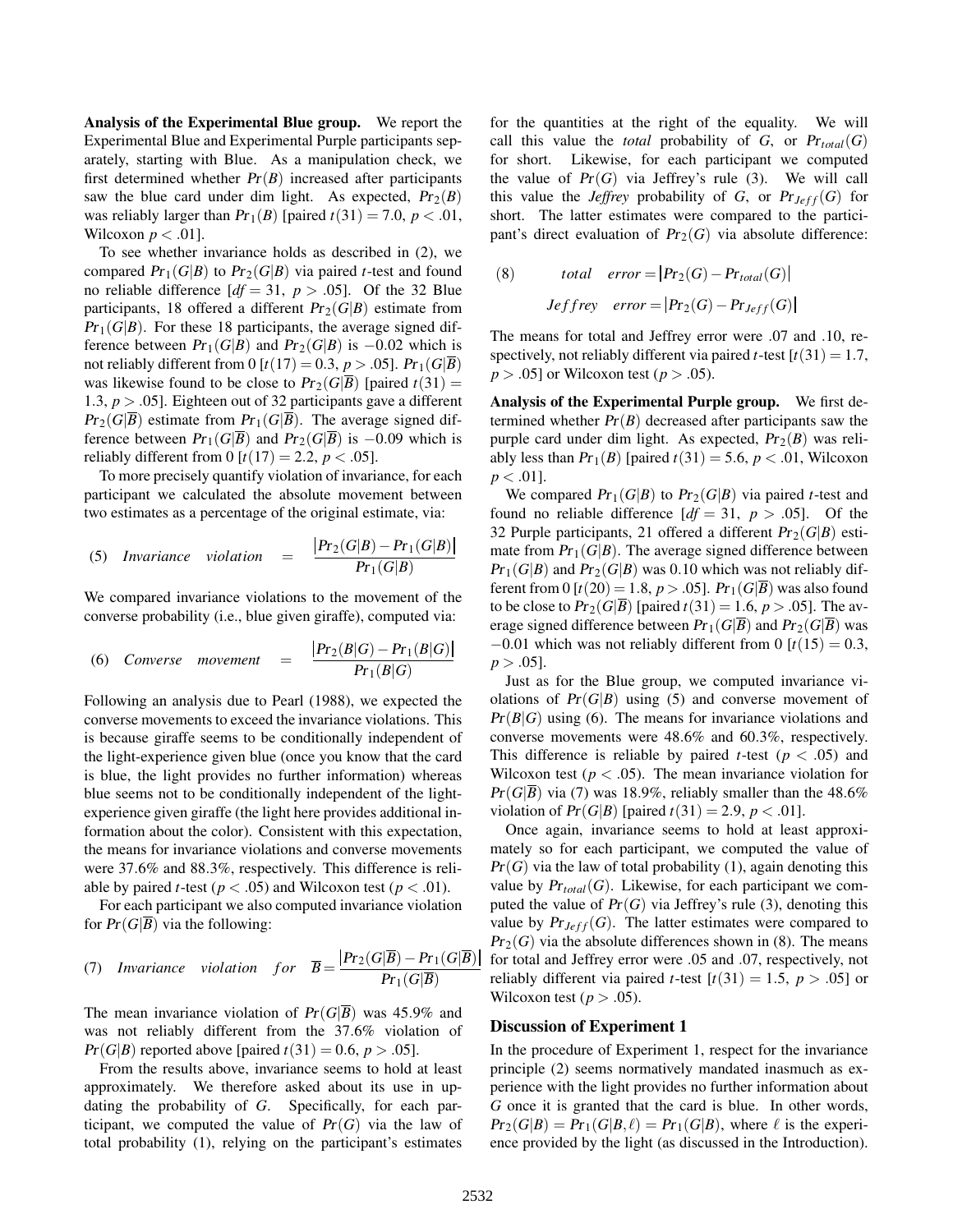A majority of participants, in contrast, gave different estimates for  $Pr_2(G|B)$  compared to  $Pr_1(G|B)$  after gaining new information about color via the light.

As a percentage of  $Pr_1(G|B)$ , the absolute difference between  $Pr_2(G|B)$  and  $Pr_1(G|B)$  was not trivial but nonetheless reliably smaller than the absolute percentage difference for the converse probabilities  $Pr_2(B|G)$  and  $Pr_1(B|G)$ . Normatively, invariance is not expected with respect to  $Pr(B|G)$ . When used to estimate  $Pr_2(G)$  via the law of total probability, we saw that  $Pr_1(G|B)$  could be substituted for  $Pr_2(G|B)$ with little loss of accuracy [total versus Jeffrey error, as in (8)]. This provides another indication of the relative modesty of invariance violations in Experiment 1.

#### Experiment 2

For another assessment of invariance, we asked a new group of participants to estimate probabilities for events in two different scenarios. The *lottery* scenario was designed to justify invariance whereas the *ultimatum game* scenario was not.

#### **Participants**

One hundred undergraduates from Princeton University participated in exchange for partial course credit (58 female, mean age 19.5 yrs,  $SD = 1.1$ ). None had served in Experiment 1.

#### Materials and procedure

Fifty participants served in the *experimental* condition, and another 50 in the *control* condition. As in Experiment 1, the purpose of the control condition was to assess the impact of being asked to evaluate the same probabilities a second time. Each participant in both conditions was presented with the lottery and the ultimatum game scenarios (the order was counterbalanced).

Lottery scenario. In this scenario we substitute *C* (*buying a car*) for *G* and *W* (*winning the lottery*) for *B*. The following description was presented on the computer screen for each participant:

Imagine that a randomly chosen adult (call him Mr. X) in New Jersey has just purchased the *Jersey Cash 5* lottery for this week. In this lottery, there are 5 numbers to be drawn, each from 1 to 40. Each number is drawn from the bowl and then put aside. The lottery jackpot is \$240,000 which will be shared by players who have all 5 winning numbers (the order of the numbers doesn't matter). The numbers on Mr. X's lottery ticket are 12 17 24 32 39.

In the experimental condition, the participant answered the following questions before the lottery numbers were drawn (the order was randomized for each participant):

#### LOTTERY PROBABILITY QUESTIONS:

 $Pr(C)$  What's the probability that Mr. X will buy a new car in the next two years? Pr(*W*) What's the probability that Mr. X will win the iackpot?  $Pr(C|W)$  What's the probability that Mr. X will buy a new car in the next two years assuming that he wins the iackpot?  $Pr(C|\overline{W})$  What's the probability that Mr. X will buy a new car in the next two years assuming that he does NOT win the jackpot?

The participant was then presented with the following additional information.

It's the night of the lottery, and the numbers are being drawn. Mr. X becomes excited because the first four draws are 32, 12, 24, and 17. In other words, the first four numbers drawn match the numbers on his ticket.

The participant answered the same set of questions shown above (in a different random order) before the last number was drawn. Since participants had to give their estimates twice to the same questions, we informed them that they were free to provide the same estimate or a different estimate the second time around. In the control condition, participants saw the description of the lottery immediately followed by the results of the first four numbers, and then answered the questions shown above just once.

In the lottery scenario knowing the results of the first four draws provides no further information about *W* once it is granted that Mr. X wins the lottery. In other words,  $Pr_2(C|W) = Pr_1(C|W, f) = Pr_1(C|W)$ , where *f* is the experience of knowing the results of the first four draws. For this reason, invariance seems justified.

Ultimatum game scenario. Here we use *A* (*accepting the offer*) and *O* (*offering at least* \$*4*) to replace *G* and *B*. The following description was presented on the computer screen for each participant:

Imagine that two undergraduate students are randomly chosen from Princeton University to play a game. The game works as follows. The two students are given the opportunity to split \$10. One student is the proposer and the other is the responder. The proposer makes an offer as to how \$10 should be split between the two. The responder can either accept or reject this offer. If the responder accepts the offer, the money is split as proposed, but if the responder rejects the offer, then neither of them receives anything. The students have just finished the first trial of the game.

In the experimental condition, the participant was informed that the two students were about to play the second trial. The participant then answered the following questions (randomly ordered) about the second trial *prior to learning the outcome of the first trial*.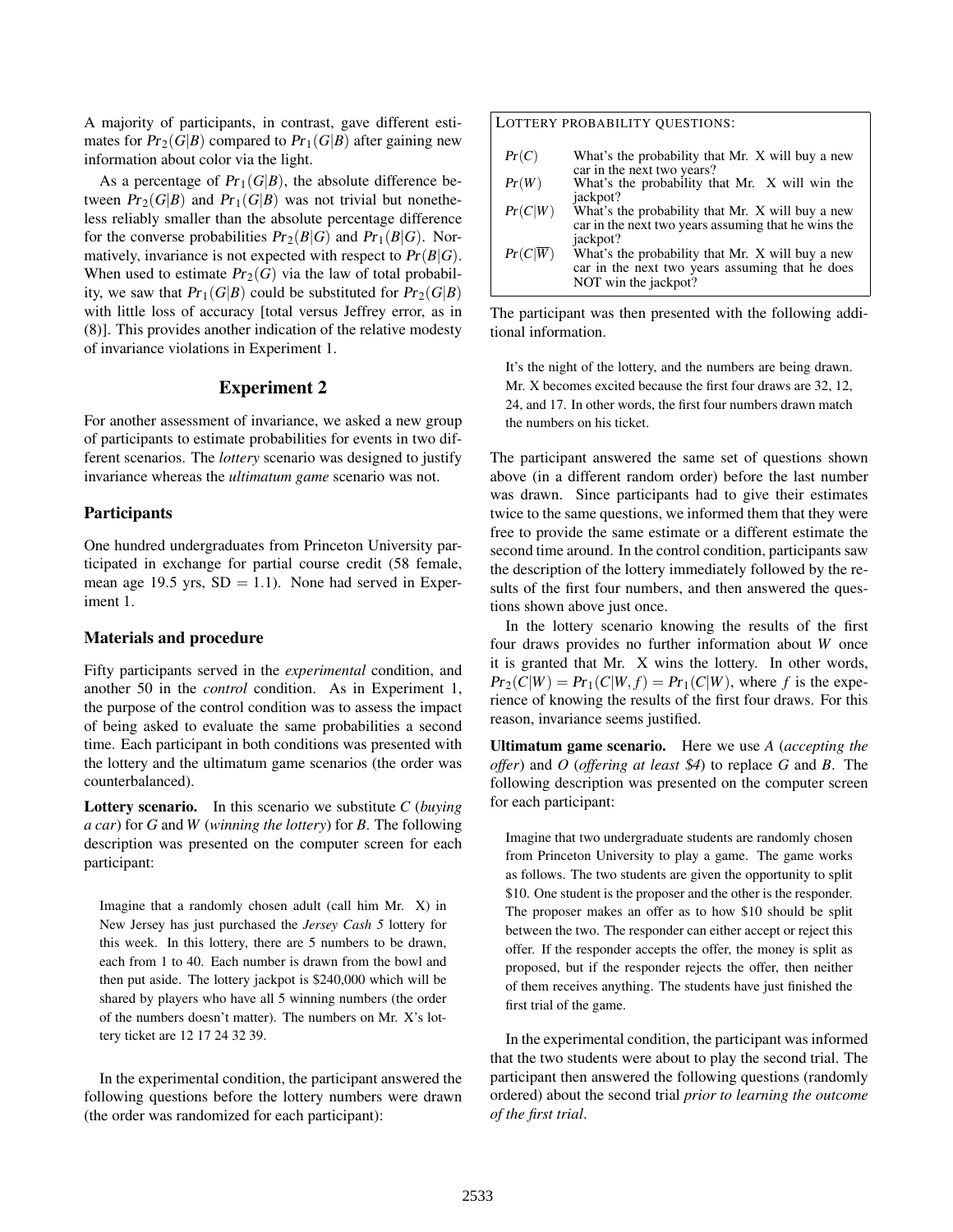| ULTIMATUM GAME PROBABILITY QUESTIONS: |                                                                                                                                              |  |  |  |
|---------------------------------------|----------------------------------------------------------------------------------------------------------------------------------------------|--|--|--|
| Pr(A)                                 | What's the probability that the responder will ac-<br>cept the offer from the proposer in the second trial?                                  |  |  |  |
| Pr(O)                                 | What's the probability that the proposer will offer<br>AT LEAST \$4 to the responder in the second trial?                                    |  |  |  |
| Pr(A O)                               | What's the probability that the responder will ac-<br>cept the offer assuming that the proposer offers AT<br>LEAST \$4 in the second trial?  |  |  |  |
| Pr(A O)                               | What's the probability that the responder will ac-<br>cept the offer assuming that the proposer offers<br>LESS THAN \$4 in the second trial? |  |  |  |

The participant was then presented with the following additional information about the scenario:

Now you learn that in the first trial the responder rejected the proposer's offer and neither of them received anything. They are about to play the second trial.

The participant answered the same set of questions shown above (in a different random order) about the second trial of the game. Again we informed participants that they were free to provide the same estimate or a different estimate the second time around. In the control condition, participants saw the description of the ultimatum game immediately followed by the outcome of the first trial, and then answered the questions shown above just once.

In this scenario invariance is not normatively required because the outcome of the first trial suggests that the responder is sensitive to the fairness of offers. Thus,  $Pr_2(A|O)$  =  $Pr_1(A|O,t) < Pr_1(A|O)$ , where *t* is the experience of knowing the outcome of the first trial.

### Results

**Average responses.** In each scenario we use  $Pr_1$  to refer to probability estimates before the experience and  $Pr<sub>2</sub>$  for estimates after the experience. Average probabilities are shown in Table 2.

Table 2: Average estimates in Experiment 2 (standard deviations in parentheses).

| lottery   | Pr(C)      | Pr(W)      | Pr(C W)    | $Pr(C \overline{W})$ |
|-----------|------------|------------|------------|----------------------|
| $Pr_1$    | 0.29(0.22) | 0.01(0.01) | 0.77(0.22) | 0.21(0.14)           |
| $Pr_2$    | 0.33(0.25) | 0.03(0.02) | 0.76(0.20) | 0.20(0.15)           |
| Control   | 0.31(0.19) | 0.04(0.04) | 0.70(0.29) | 0.29(0.20)           |
| ultimatum | Pr(A)      | Pr(O)      | Pr(A O)    | $Pr(A \overline{O})$ |
| $Pr_1$    | 0.65(0.22) | 0.61(0.29) | 0.75(0.19) | 0.44(0.30)           |
| $Pr_2$    | 0.68(0.22) | 0.74(0.24) | 0.72(0.20) | 0.38(0.30)           |
| Control   | 0.62(0.25) | 0.63(0.28) | 0.70(0.25) | 0.36(0.29)           |
|           |            |            |            |                      |

Control versus experimental conditions. We found no reliable differences between  $Pr<sub>2</sub>$  and the control estimates for each scenario using independent-sample *t*-tests. Thus, experimental participants seem not to have been influenced by having to evaluate the same probabilities twice.

Analysis of the lottery scenario. We first determined whether  $Pr(W)$  increased after participants saw the results of the first four draws. As expected,  $Pr_2(W)$  was reliably larger than  $Pr_1(W)$  [paired  $t(49) = 7.7$ ,  $p < .01$ , Wilcoxon  $p < .01$ ].

To see whether invariance holds, we compared  $Pr_1(C|W)$ to  $Pr_2(C|W)$  via paired *t*-test and found no reliable difference  $[df = 49, p > .05]$ . Of the 50 participants, only 12 offered different values for  $Pr_2(C|W)$  versus  $Pr_1(C|W)$ . The 12 non-invariant participants made highly variable estimates, with average signed difference of 0.15 between  $Pr_1(C|W)$ and  $Pr_2(C|W)$  (SD = .57), not reliably different from 0  $[t(11) = 0.9, p > .05]$ .  $Pr_1(C|\overline{W})$  was likewise found to be close to  $Pr_2(C|\overline{W})$  [paired  $t(49) = 1.0, p > .05$ ]. Fifteen out of 50 participants gave a different  $Pr_2(C|\overline{W})$  estimate from  $Pr_1(C|\overline{W})$ . For these 15, the average signed difference between  $Pr_1(C|\overline{W})$  and  $Pr_2(C|\overline{W})$  was 0.04 (SD = 0.12), again not reliably different from 0  $[t(14) = 1.0, p > .05]$ . The average invariance violation was only 1.42% with a median violation of 0. The mean invariance violation for  $Pr(C|\overline{W})$  was 1.33% with a median of 0. Since we obtained no estimate for  $Pr(W|C)$ , converse movement was not computed.

From the results above, invariance seems to hold rather well. For each participant, we therefore computed Pr*total*(*C*) via (1) and  $Pr_{Jeff}(C)$  via (3), with *G* and *B* substituted by *C* and *W*. These estimates were compared to the participant's direct evaluation of  $Pr_2(C)$  via absolute difference. The means for total and Jeffrey error were .15 and .13, respectively, not reliably different via paired *t*-test  $[t(49) = 1.5$ ,  $p > .05$  or Wilcoxon test ( $p > .05$ ).

Analysis of the ultimatum game scenario. We first determined whether  $Pr(O)$  increased after the reported rejection in the preceding trial. As expected,  $Pr_2(O)$  was reliably larger than  $Pr_1(O)$  [paired  $t(49) = 4.2$ ,  $p < .01$ , Wilcoxon  $p < .01$ ].

Of the 50 participants, 33 offered a different  $Pr_2(A|O)$  estimate from  $Pr_1(A|O)$ . Thirty-eight out of 50 participants gave a different  $Pr_2(A|\overline{O})$  estimate from  $Pr_1(A|\overline{O})$ . The average invariance violation was 18.71% with a median of 12%. As expected, this violation was reliably greater than that in the lottery case (1.42%) [paired  $t(49) = 3.7$ ,  $p < .01$ ]. For  $Pr(A|O)$ the mean invariance violation was 17.38%, reliably greater than  $Pr(C|\overline{W})$  in the lottery case (1.33%) [paired  $t(49) = 2.9$ ,  $p < .01$ ]. Thus, invariance was violated to a greater extent here than in the lottery scenario.

### Discussion of Experiment 2

In the lottery scenario, invariance held for a majority of participants, and the absolute difference between  $Pr_2(C|W)$ and  $Pr_1(C|W)$  as a percentage of  $Pr_1(C|W)$  was quite small. When used to estimate  $Pr_2(C)$  via the law of total probability, we saw that  $Pr_1(C|W)$  could be substituted for  $Pr_2(C|W)$ with little loss of accuracy. In the ultimatum scenario, however, a majority of participants gave different estimates for  $Pr_2(A|O)$  compared to  $Pr_1(A|O)$  after learning the outcome of the first trial. Thus, invariance seems not to hold for the ultimatum scenario, as it ought not on normative grounds. $<sup>1</sup>$ </sup>

<sup>1</sup>Without giving details, we note that Experiment 2 was repeated with 330 participants recruited over the internet via Amazon Turk.